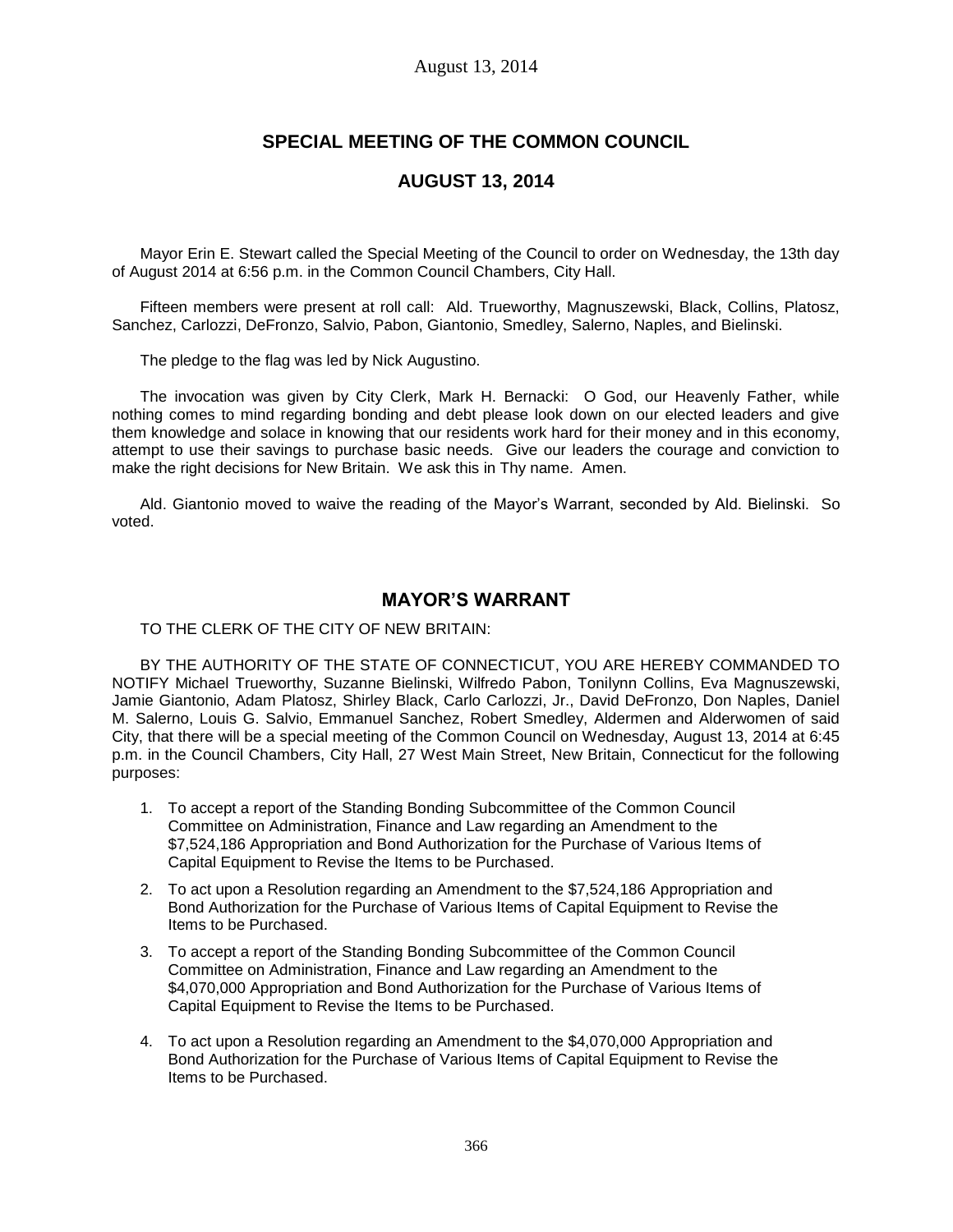- 5. To accept a report of the Standing Bonding Subcommittee of the Common Council Committee on Administration, Finance and Law regarding the Resolution to Close Out Completed Capital Projects and De-Authorize the Related Unused Bond Authorizations.
- 6. To act upon a Resolution to Close Out Completed Capital Projects and De-Authorize the Related Unused Bond Authorizations.

HEREOF FAIL NOT, but due service and return make according to law. Dated at New Britain, Connecticut this 7th day of August, 2014.

Erin E. Stewart, Mayor

### **REPORT OF THE BONDING COMMITTEE**

#### **31127-4 RE: AMENDMENT TO THE \$7,524,186 APPROPRIATION AND BOND AUTHORIZATION FOR THE PURCHASE OF VARIOUS ITEMS OF CAPITAL EQUIPMENT TO REVISE THE ITEMS TO BE PURCHASED**

To Her Honor, the Mayor, and the Common Council of the City of New Britain: the undersigned beg leave to report the following:

At a meeting of the Standing Bonding Subcommittee of the Committee on Administration, Finance and Law (the "Bonding Subcommittee") held on August 13, 2014 on a motion by Bonding Subcommittee member Bielinski and seconded by Bonding Subcommittee member Trueworthy, the following resolution was adopted:

RESOLVED, that the Bonding Subcommittee recommends to the Common Council that the resolution entitled "\$7,524,186 Appropriation and Bond Authorization for the Purchase of Various Items of Capital Equipment" adopted by the Common Council on October 13, 2010 under Item #31127-3, be amended to revise the items to be purchased, and to read as follows:

"RESOLVED, by the Common Council of the City of New Britain on the recommendation of the Standing Bonding Subcommittee of the Committee on Administration, Finance and Law adopted at its meetings held on October 13, 2010 and August 13, 2014, that the sum of \$7,524,186 be appropriated for the purchase and installation of various items of capital equipment, as revised and presented in connection with the adoption of this resolution (the "Project"). The Project includes the purchase costs and related expenses, temporary and permanent financing costs and other costs related to the Project. To meet said appropriation and in lieu of a tax therefor, bonds, notes or temporary notes of the City be issued pursuant to Article XII of the City Charter and Chapter 109 of the Connecticut General Statutes, as amended, or any other provision of law thereto enabling, in an amount not to exceed \$7,524,186 or so much thereof as may be necessary after deducting grants or other sources of funds available for the Project.

BE IT FURTHER RESOLVED, that the bonds or notes may be sold in a single issue or may be consolidated with other authorized but unissued bonds or notes of the City. The bonds or notes shall be issued in fully registered form, be executed in the name and on behalf of the City by the facsimile or manual signatures of the Mayor and the Treasurer, bear the City seal or a facsimile thereof, be certified and payable at a bank or trust company designated by the Mayor and the Treasurer which bank or trust company may also be designated as the registrar and transfer agent, and be approved as to their legality by Bond Counsel to the City. The bonds or notes may be issued in one or more series, shall bear such rate or rates of interest, and be issued in book entry form. The bonds or notes shall be general obligations of the City and each of the bonds or notes shall recite that every requirement of law relating to its issue has been duly complied with, that such bonds or notes are within every debt and other limit prescribed by law, and that the full faith and credit of the City are pledged to the payment of the principal thereof and interest thereon. The aggregate principal amount of bonds or notes to be issued, the annual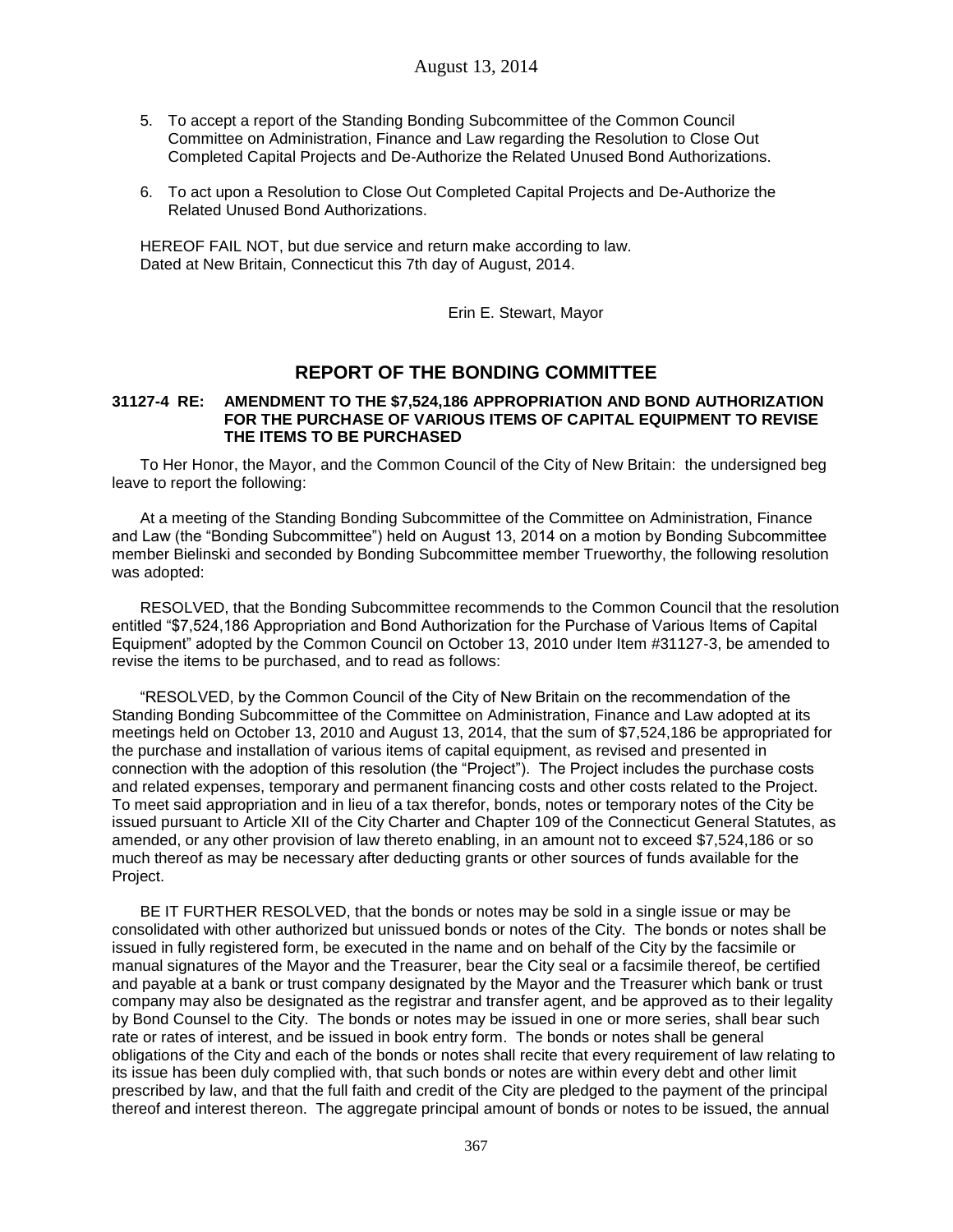installments of principal, redemption provisions, if any, the date, interest rate or rates, form and manner of sale, time of issuance and sale, designation, price, maturities, and other terms, details and particulars of such bonds or notes shall be determined by the Mayor and the Treasurer.

BE IT FURTHER RESOLVED, that the Mayor and Treasurer are authorized to issue temporary notes in anticipation of the receipt of the proceeds of said bonds or notes and the receipt of any federal, state or other grant-in-aid for the project. The notes shall be executed in the name and on behalf of the City by the facsimile or manual signatures of the Mayor and the Treasurer, bear the City seal or a facsimile thereof, be certified and payable at a bank or trust company designated by the Mayor and the Treasurer which bank or trust company may also be designated as the registrar and transfer agent, and be approved as to their legality by Bond Counsel to the City. The notes shall be issued with maturity dates in accordance with the Connecticut General Statutes, as amended. The notes shall be general obligations of the City and each of the bonds shall recite that every requirement of law relating to its issue has been duly complied with, that such notes are within every debt and other limit prescribed by law, and that the full faith and credit of the City are pledged to the payment of the principal thereof and interest thereon. The net interest cost on such notes, including renewals thereof, and the expense of preparing, issuing, and marketing such notes, to the extent paid from the proceeds from the issuance of bonds or notes, shall be included as a cost of the project.

BE IT FURTHER RESOLVED, that the bonds, notes or temporary notes may be sold by the Mayor and Treasurer in a public sale, sealed proposal or a negotiated underwriting and the Mayor and the Treasurer are authorized to select the underwriter or underwriters and to enter into, execute and deliver on behalf of the City a contract of purchase for such bonds, notes or temporary notes on such terms and conditions as they shall determine.

BE IT FURTHER RESOLVED, that the City hereby declares its official intent under Treasury Regulation Section 1.150-2 of the Internal Revenue Code of 1986, as amended, that project costs may be paid from temporary advances of available funds and that the City reasonably expects to reimburse any such advances from the proceeds of borrowings in an aggregate principal amount not in excess of the amount of borrowing authorized for the project; that the Mayor and Treasurer are authorized to bind the City pursuant to such representations and agreements as they deem necessary or advisable in order to ensure and maintain the continued exemption from Federal income taxation of interest on the bonds, notes or temporary notes authorized by this resolution, if issued on a tax-exempt basis, including covenants to pay rebates of investment earnings to the United States in future years. While it is anticipated that the bonds or notes will qualify as tax exempt bonds, the Mayor and the Treasurer are authorized, upon the advice of bond counsel, to issue all or any portion of the bonds or notes as bonds or notes the interest on which is includable in the gross income of the owners thereof for federal income tax purposes and it is hereby found and determined that the issuance of any such bonds or notes is in the public interest.

BE IT FURTHER RESOLVED, that the Mayor and the Treasurer are hereby authorized, on behalf of the City, to enter into agreements or otherwise covenant for the benefit of bondholders to provide information on an annual or other periodic basis to the Municipal Securities Rulemaking Board or any other municipal securities information repositories or state based information repositories (the "Repositories") and to provide notices to the Repositories of material events as enumerated in Securities and Exchange Commission Exchange Act Rule 15c2-12, as amended, as may be necessary, appropriate or desirable to effect the sale of the bonds, notes or temporary authorized by this resolution. Any agreements or representations to provide information to Repositories made prior hereto are hereby confirmed, ratified and approved.

BE IT FURTHER RESOLVED, that the Mayor and the Treasurer are further authorized to enter into, execute and deliver, on behalf of the City, any agreements they deem reasonable or necessary to provide credit enhancement to the bonds, notes or temporary notes. The Mayor and the Treasurer are further authorized to appoint a certifying agent, paying agent, transfer agent, registrar, interest rate advisor, trustee and such other advisers and consultants as they may deem necessary or desirable, and to execute and deliver on behalf of the City any and all tax regulatory, credit enhancement, continuing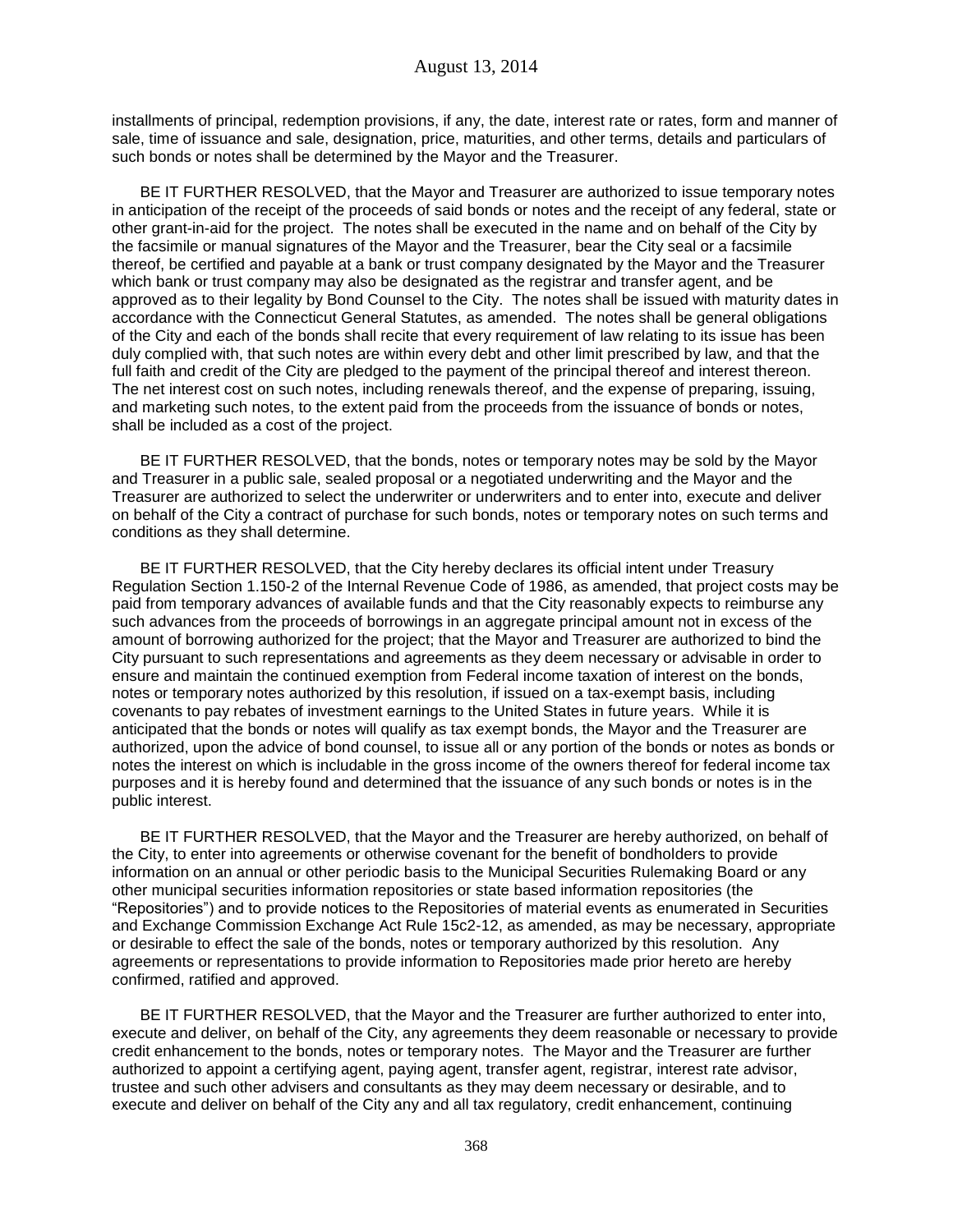disclosure, security, letter of representation or other agreements they deem necessary to provide for the issuance of such bonds, notes or temporary notes.

BE IT FURTHER RESOLVED, that the Mayor, Treasurer and other City officials and employees are authorized to apply for and accept or reject any federal, state or other grants-in-aid for the project, and to take all actions necessary and proper to carry out the project and to issue the bonds, notes or temporary notes to finance the appropriation."

> Alderman David DeFronzo Chairman, Bonding Subcommittee of the Committee on Administration, Finance and Law

Ald. Bielinski moved to accept, seconded by Ald. Collins. So voted. Approved August 14, 2014 by Mayor Erin E. Stewart.

### **RESOLUTION**

#### **31127-5 RE: AMENDMENT TO THE \$7,524,186 APPROPRIATION AND BOND AUTHORIZATION FOR THE PURCHASE OF VARIOUS ITEMS OF CAPITAL EQUIPMENT TO REVISE THE ITEMS TO BE PURCHASED**

To Her Honor, the Mayor, and the Common Council of the City of New Britain: the undersigned beg leave to recommend the adoption of the following:

At a meeting of the Common Council held on August 13, 2014, on a motion by Council member Bielinski and seconded by Council member Collins the following resolution was adopted:

RESOLVED, by the Common Council of the City of New Britain on the recommendation of the Standing Bonding Subcommittee of the Committee on Administration, Finance and Law (the "Bonding Subcommittee) adopted at its meeting held on August 13, 2014, that the resolution entitled: "\$7,524,186 Appropriation and Bond Authorization for the Purchase of Various Items of Capital Equipment" adopted by the Common Council on October 13, 2010 under Item #31127-3, be amended to revise the items to be purchased, and to read as follows:

RESOLVED, by the Common Council of the City of New Britain on the recommendation of the Standing Bonding Subcommittee of the Committee on Administration, Finance and Law adopted at its meetings held on October 13, 2010 and August 13, 2014, that the sum of \$7,524,186 be appropriated for the purchase and installation of various items of capital equipment, as revised and presented in connection with the adoption of this resolution (the "Project"). The Project includes the purchase costs and related expenses, temporary and permanent financing costs and other costs related to the Project. To meet said appropriation and in lieu of a tax therefor, bonds, notes or temporary notes of the City be issued pursuant to Article XII of the City Charter and Chapter 109 of the Connecticut General Statutes, as amended, or any other provision of law thereto enabling, in an amount not to exceed \$7,524,186 or so much thereof as may be necessary after deducting grants or other sources of funds available for the Project.

BE IT FURTHER RESOLVED, that the bonds or notes may be sold in a single issue or may be consolidated with other authorized but unissued bonds or notes of the City. The bonds or notes shall be issued in fully registered form, be executed in the name and on behalf of the City by the facsimile or manual signatures of the Mayor and the Treasurer, bear the City seal or a facsimile thereof, be certified and payable at a bank or trust company designated by the Mayor and the Treasurer which bank or trust company may also be designated as the registrar and transfer agent, and be approved as to their legality by Bond Counsel to the City. The bonds or notes may be issued in one or more series, shall bear such rate or rates of interest, and be issued in book entry form. The bonds or notes shall be general obligations of the City and each of the bonds or notes shall recite that every requirement of law relating to its issue has been duly complied with, that such bonds or notes are within every debt and other limit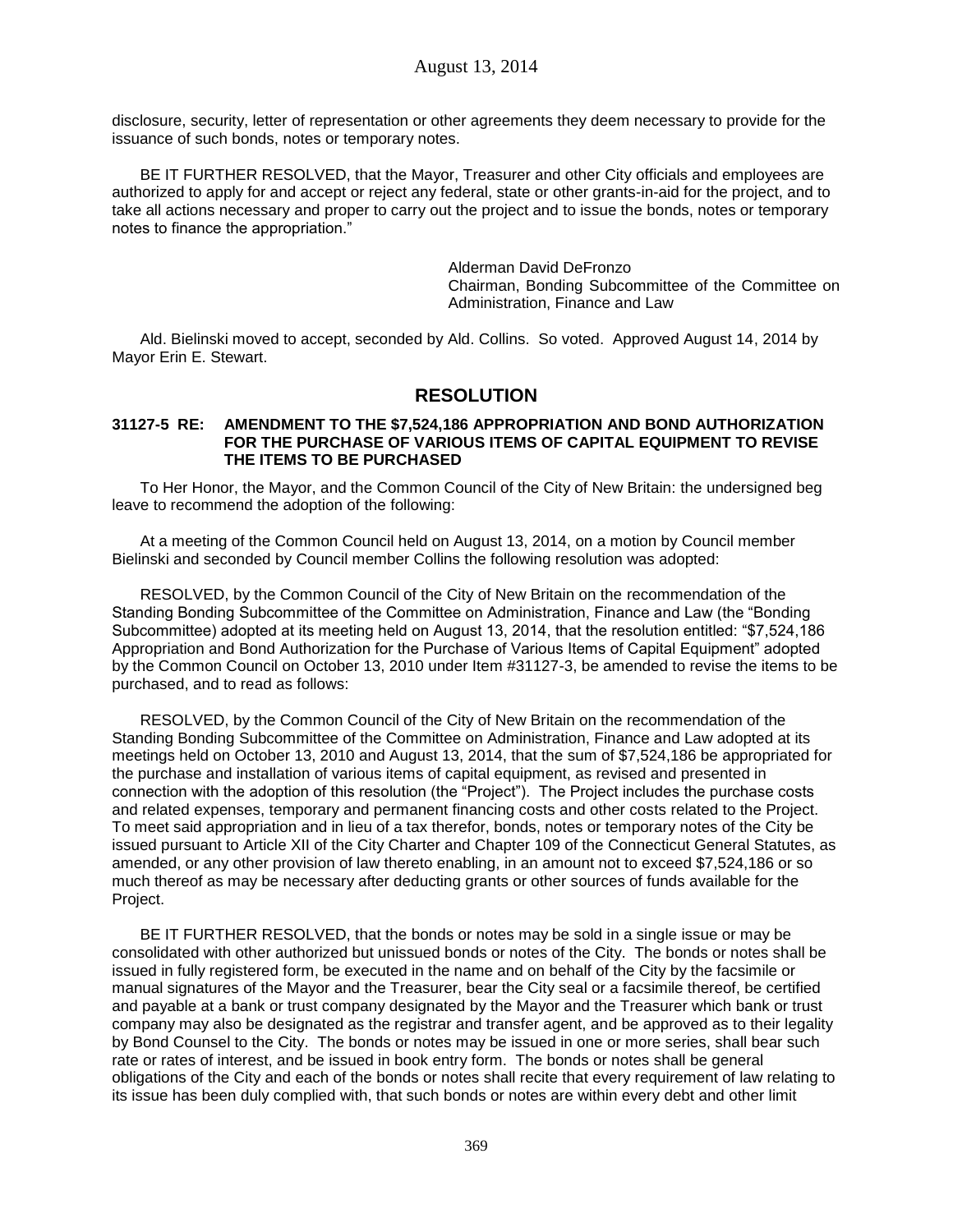prescribed by law, and that the full faith and credit of the City are pledged to the payment of the principal thereof and interest thereon. The aggregate principal amount of bonds or notes to be issued, the annual installments of principal, redemption provisions, if any, the date, interest rate or rates, form and manner of sale, time of issuance and sale, designation, price, maturities, and other terms, details and particulars of such bonds or notes shall be determined by the Mayor and the Treasurer.

BE IT FURTHER RESOLVED, that the Mayor and Treasurer are authorized to issue temporary notes in anticipation of the receipt of the proceeds of said bonds or notes and the receipt of any federal, state or other grant-in-aid for the project. The notes shall be executed in the name and on behalf of the City by the facsimile or manual signatures of the Mayor and the Treasurer, bear the City seal or a facsimile thereof, be certified and payable at a bank or trust company designated by the Mayor and the Treasurer which bank or trust company may also be designated as the registrar and transfer agent, and be approved as to their legality by Bond Counsel to the City. The notes shall be issued with maturity dates in accordance with the Connecticut General Statutes, as amended. The notes shall be general obligations of the City and each of the bonds shall recite that every requirement of law relating to its issue has been duly complied with, that such notes are within every debt and other limit prescribed by law, and that the full faith and credit of the City are pledged to the payment of the principal thereof and interest thereon. The net interest cost on such notes, including renewals thereof, and the expense of preparing, issuing, and marketing such notes, to the extent paid from the proceeds from the issuance of bonds or notes, shall be included as a cost of the project.

BE IT FURTHER RESOLVED, that the bonds, notes or temporary notes may be sold by the Mayor and Treasurer in a public sale, sealed proposal or a negotiated underwriting and the Mayor and the Treasurer are authorized to select the underwriter or underwriters and to enter into, execute and deliver on behalf of the City a contract of purchase for such bonds, notes or temporary notes on such terms and conditions as they shall determine.

BE IT FURTHER RESOLVED, that the City hereby declares its official intent under Treasury Regulation Section 1.150-2 of the Internal Revenue Code of 1986, as amended, that project costs may be paid from temporary advances of available funds and that the City reasonably expects to reimburse any such advances from the proceeds of borrowings in an aggregate principal amount not in excess of the amount of borrowing authorized for the project; that the Mayor and Treasurer are authorized to bind the City pursuant to such representations and agreements as they deem necessary or advisable in order to ensure and maintain the continued exemption from Federal income taxation of interest on the bonds, notes or temporary notes authorized by this resolution, if issued on a tax-exempt basis, including covenants to pay rebates of investment earnings to the United States in future years. While it is anticipated that the bonds or notes will qualify as tax exempt bonds, the Mayor and the Treasurer are authorized, upon the advice of bond counsel, to issue all or any portion of the bonds or notes as bonds or notes the interest on which is includable in the gross income of the owners thereof for federal income tax purposes and it is hereby found and determined that the issuance of any such bonds or notes is in the public interest.

BE IT FURTHER RESOLVED, that the Mayor and the Treasurer are hereby authorized, on behalf of the City, to enter into agreements or otherwise covenant for the benefit of bondholders to provide information on an annual or other periodic basis to the Municipal Securities Rulemaking Board or any other municipal securities information repositories or state based information repositories (the "Repositories") and to provide notices to the Repositories of material events as enumerated in Securities and Exchange Commission Exchange Act Rule 15c2-12, as amended, as may be necessary, appropriate or desirable to effect the sale of the bonds, notes or temporary authorized by this resolution. Any agreements or representations to provide information to Repositories made prior hereto are hereby confirmed, ratified and approved.

BE IT FURTHER RESOLVED, that the Mayor and the Treasurer are further authorized to enter into, execute and deliver, on behalf of the City, any agreements they deem reasonable or necessary to provide credit enhancement to the bonds, notes or temporary notes. The Mayor and the Treasurer are further authorized to appoint a certifying agent, paying agent, transfer agent, registrar, interest rate advisor,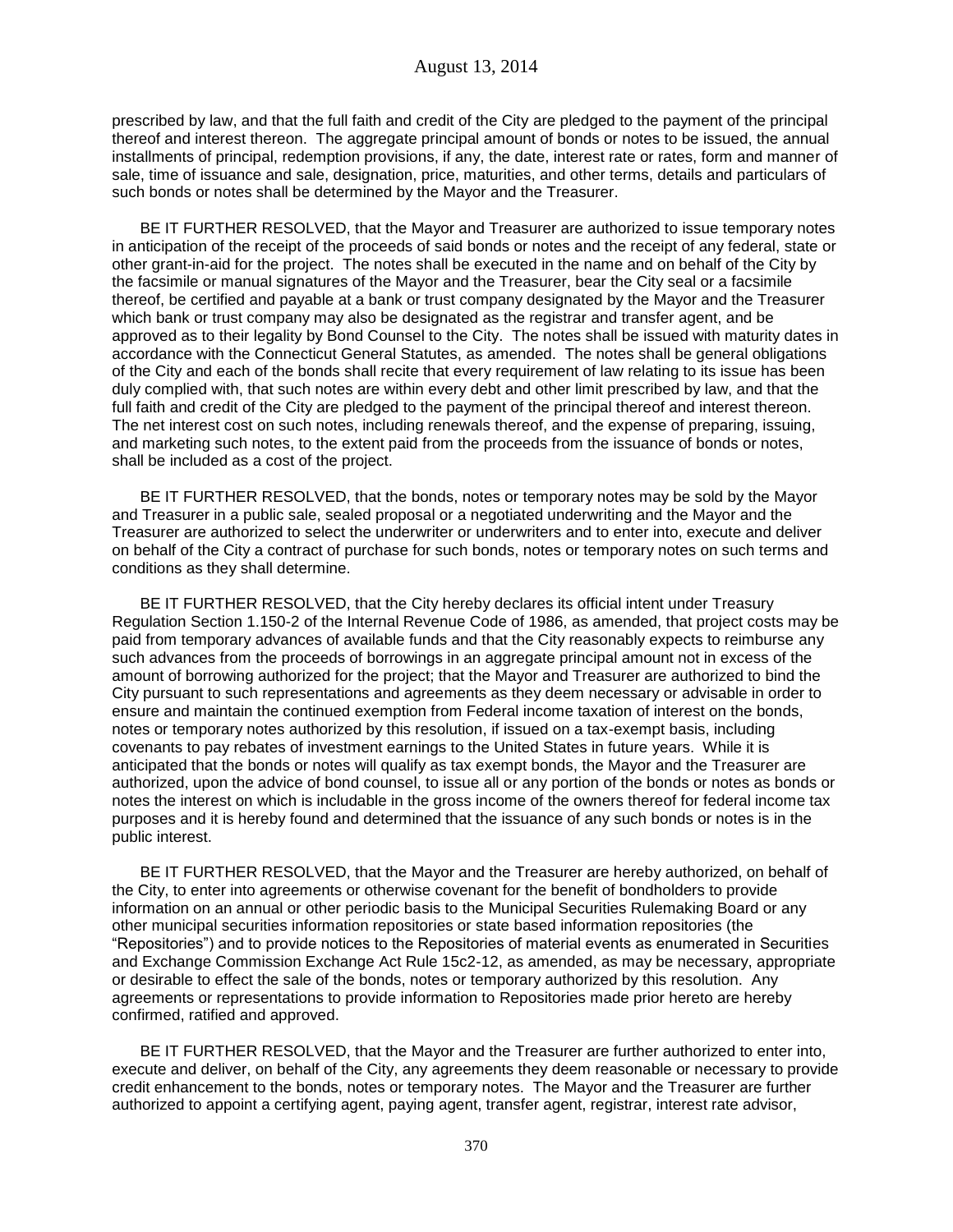trustee and such other advisers and consultants as they may deem necessary or desirable, and to execute and deliver on behalf of the City any and all tax regulatory, credit enhancement, continuing disclosure, security, letter of representation or other agreements they deem necessary to provide for the issuance of such bonds, notes or temporary notes.

BE IT FURTHER RESOLVED, that the Mayor, Treasurer and other City officials and employees are authorized to apply for and accept or reject any federal, state or other grants-in-aid for the project, and to take all actions necessary and proper to carry out the project and to issue the bonds, notes or temporary notes to finance the appropriation."

#### Alderman David DeFronzo

Ald. Bielinski moved to accept and adopt, seconded by Ald. Collins. Roll call vote – 15 in favor, 0 opposed. IN FAVOR: Ald. Trueworthy, Magnuszewski, Black, Collins, Platosz, Sanchez, Carlozzi, DeFronzo, Salvio, Pabon, Giantonio, Smedley, Salerno, Naples and Bielinski. Approved August 14, 2014 by Mayor Erin E. Stewart.

# **REPORT OF THE BONDING COMMITTEE**

#### **32387-4 RE: AMENDMENT TO THE \$4,070,000 APPROPRIATION AND BOND AUTHORIZATION FOR THE PURCHASE OF VARIOUS ITEMS OF CAPITAL EQUIPMENT TO REVISE THE ITEMS TO BE PURCHASED**

To Her Honor, the Mayor, and the Common Council of the City of New Britain: the undersigned beg leave to report the following:

At a meeting of the Standing Bonding Subcommittee of the Committee on Administration, Finance and Law (the "Bonding Subcommittee") held on August 13, 2014, on a motion by Bonding Subcommittee member Bielinski and seconded by Bonding Subcommittee member Collins, the following resolution was adopted:

RESOLVED, that the Bonding Subcommittee recommends to the Common Council that the resolution entitled "\$4,070,000 Appropriation and Bond Authorization for the Purchase of Various Items of Capital Equipment" adopted by the Common Council on June 27, 2013 under Item #32387-1, and amended on March 12, 2014 under Item #32387-3, be further amended to revise the list of items to be purchased , and to read as follows:

"RESOLVED, by the Common Council of the City of New Britain on the recommendation of the Standing Bonding Subcommittee of the Committee on Administration, Finance and Law adopted at its meetings held on June 25, 2013, March 12, 2014 and August 13, 2014 that the sum of \$4,070,000 be appropriated for the purchase and installation of various items of capital equipment, as revised and presented in connection with the adoption of this resolution (the "Project"). The Project includes the purchase costs and related expenses, temporary and permanent financing costs and other costs related to the Project. To meet said appropriation and in lieu of a tax therefor, bonds, notes or temporary notes of the City be issued pursuant to Article XII of the City Charter and Chapter 109 of the Connecticut General Statutes, as amended, or any other provision of law thereto enabling, in an amount not to exceed \$4,070,000 or so much thereof as may be necessary after deducting grants or other sources of funds available for the Project.

BE IT FURTHER RESOLVED, that the bonds or notes may be sold in a single issue or may be consolidated with other authorized but unissued bonds or notes of the City. The bonds or notes shall be issued in fully registered form, be executed in the name and on behalf of the City by the facsimile or manual signatures of the Mayor and the Treasurer, bear the City seal or a facsimile thereof, be certified and payable at a bank or trust company designated by the Mayor and the Treasurer which bank or trust company may also be designated as the registrar and transfer agent, and be approved as to their legality by Bond Counsel to the City. The bonds or notes may be issued in one or more series, shall bear such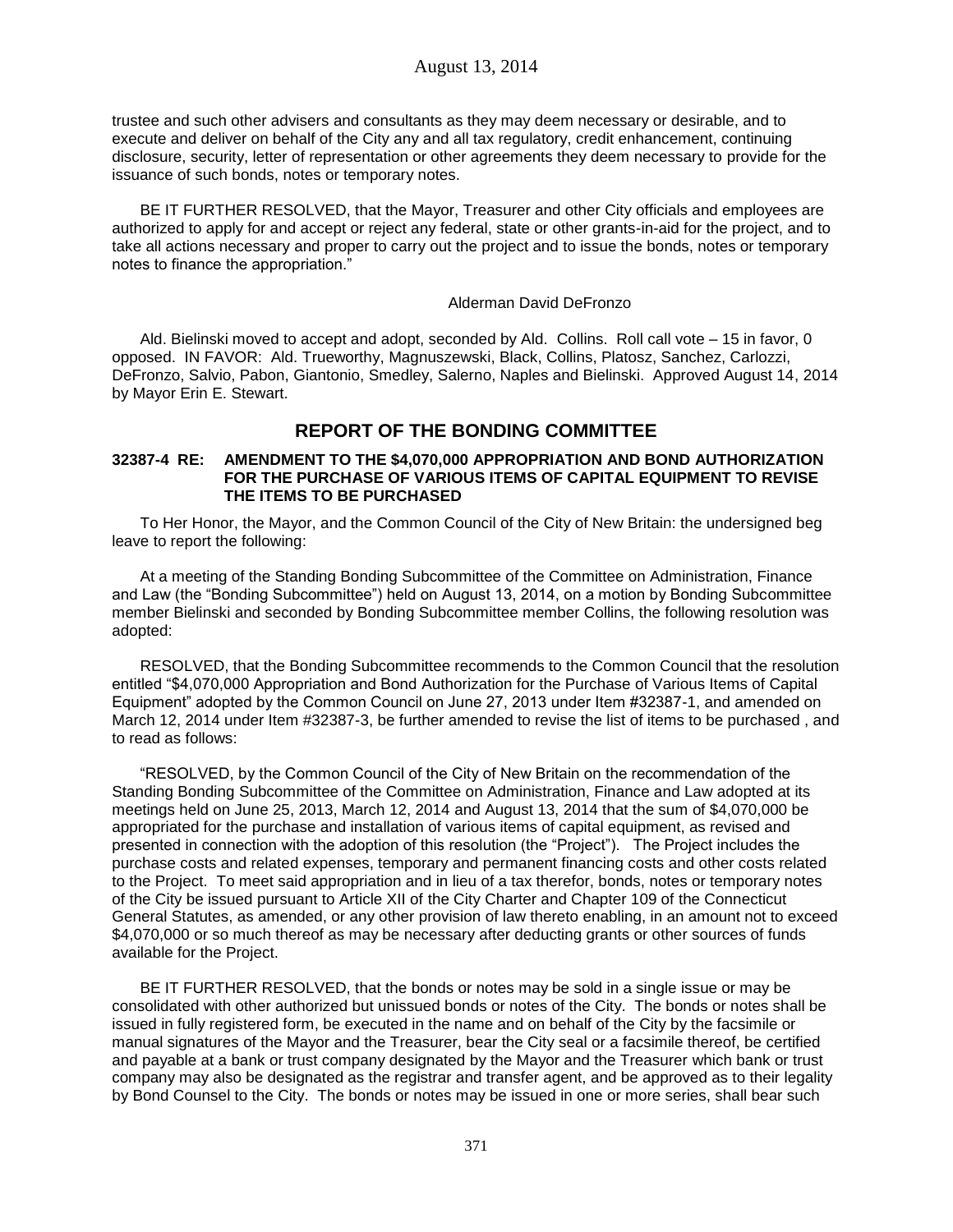rate or rates of interest, and be issued in book entry form. The bonds or notes shall be general obligations of the City and each of the bonds or notes shall recite that every requirement of law relating to its issue has been duly complied with, that such bonds or notes are within every debt and other limit prescribed by law, and that the full faith and credit of the City are pledged to the payment of the principal thereof and interest thereon. The aggregate principal amount of bonds or notes to be issued, the annual installments of principal, redemption provisions, if any, the date, interest rate or rates, form and manner of sale, time of issuance and sale, designation, price, maturities, and other terms, details and particulars of such bonds or notes shall be determined by the Mayor and the Treasurer.

BE IT FURTHER RESOLVED, that the Mayor and Treasurer are authorized to issue temporary notes in anticipation of the receipt of the proceeds of said bonds or notes and the receipt of any federal, state or other grant-in-aid for the project. The notes shall be executed in the name and on behalf of the City by the facsimile or manual signatures of the Mayor and the Treasurer, bear the City seal or a facsimile thereof, be certified and payable at a bank or trust company designated by the Mayor and the Treasurer which bank or trust company may also be designated as the registrar and transfer agent, and be approved as to their legality by Bond Counsel to the City. The notes shall be issued with maturity dates in accordance with the Connecticut General Statutes, as amended. The notes shall be general obligations of the City and each of the bonds shall recite that every requirement of law relating to its issue has been duly complied with, that such notes are within every debt and other limit prescribed by law, and that the full faith and credit of the City are pledged to the payment of the principal thereof and interest thereon. The net interest cost on such notes, including renewals thereof, and the expense of preparing, issuing, and marketing such notes, to the extent paid from the proceeds from the issuance of bonds or notes, shall be included as a cost of the project.

BE IT FURTHER RESOLVED, that the bonds, notes or temporary notes may be sold by the Mayor and Treasurer in a public sale, sealed proposal or a negotiated underwriting and the Mayor and the Treasurer are authorized to select the underwriter or underwriters and to enter into, execute and deliver on behalf of the City a contract of purchase for such bonds, notes or temporary notes on such terms and conditions as they shall determine.

BE IT FURTHER RESOLVED, that the City hereby declares its official intent under Treasury Regulation Section 1.150-2 of the Internal Revenue Code of 1986, as amended, that project costs may be paid from temporary advances of available funds and that the City reasonably expects to reimburse any such advances from the proceeds of borrowings in an aggregate principal amount not in excess of the amount of borrowing authorized for the project; that the Mayor and Treasurer are authorized to bind the City pursuant to such representations and agreements as they deem necessary or advisable in order to ensure and maintain the continued exemption from Federal income taxation of interest on the bonds, notes or temporary notes authorized by this resolution, if issued on a tax-exempt basis, including covenants to pay rebates of investment earnings to the United States in future years. While it is anticipated that the bonds or notes will qualify as tax exempt bonds, the Mayor and the Treasurer are authorized, upon the advice of bond counsel, to issue all or any portion of the bonds or notes as bonds or notes the interest on which is includable in the gross income of the owners thereof for federal income tax purposes and it is hereby found and determined that the issuance of any such bonds or notes is in the public interest.

BE IT FURTHER RESOLVED, that the Mayor and the Treasurer are hereby authorized, on behalf of the City, to enter into agreements or otherwise covenant for the benefit of bondholders to provide information on an annual or other periodic basis to the Municipal Securities Rulemaking Board or any other municipal securities information repositories or state based information repositories (the "Repositories") and to provide notices to the Repositories of material events as enumerated in Securities and Exchange Commission Exchange Act Rule 15c2-12, as amended, as may be necessary, appropriate or desirable to effect the sale of the bonds, notes or temporary authorized by this resolution. Any agreements or representations to provide information to Repositories made prior hereto are hereby confirmed, ratified and approved.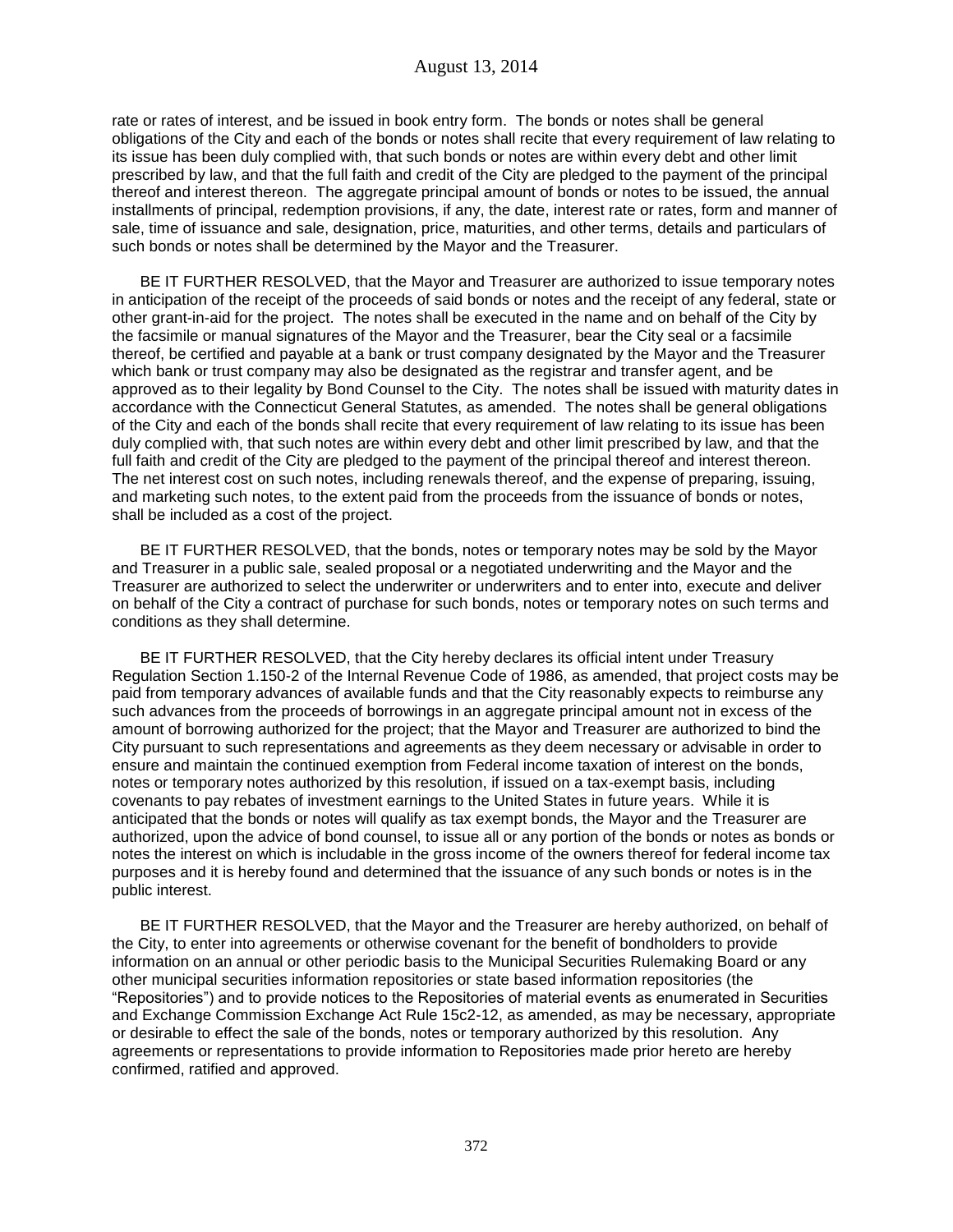BE IT FURTHER RESOLVED, that the Mayor and the Treasurer are further authorized to enter into, execute and deliver, on behalf of the City, any agreements they deem reasonable or necessary to provide credit enhancement to the bonds, notes or temporary notes. The Mayor and the Treasurer are further authorized to appoint a certifying agent, paying agent, transfer agent, registrar, interest rate advisor, trustee and such other advisers and consultants as they may deem necessary or desirable, and to execute and deliver on behalf of the City any and all tax regulatory, credit enhancement, continuing disclosure, security, letter of representation or other agreements they deem necessary to provide for the issuance of such bonds, notes or temporary notes.

BE IT FURTHER RESOLVED, that the Mayor, Treasurer and other City officials and employees are authorized to apply for and accept or reject any federal, state or other grants-in-aid for the project, and to take all actions necessary and proper to carry out the project and to issue the bonds, notes or temporary notes to finance the appropriation."

> Alderman David DeFronzo Chairman, Bonding Subcommittee of the Committee on Administration, Finance and Law

Ald. Bielinski moved to accept, seconded by Ald. Collins. So voted. Approved August 14, 2014 by Mayor Erin E. Stewart.

# **RESOLUTION**

#### **32387-5 RE: AMENDMENT TO THE \$4,070,000 APPROPRIATION AND BOND AUTHORIZATION FOR THE PURCHASE OF VARIOUS ITEMS OF CAPITAL EQUIPMENT TO REVISE THE ITEMS TO BE PURCHASED**

To Her Honor, the Mayor, and the Common Council of the City of New Britain: the undersigned beg leave to recommend the adoption of the following:

At a meeting of the Common Council held on August 13, 2014, on a motion by Council member Bielinski and seconded by Council member Collins the following resolution was adopted:

RESOLVED, by the Common Council of the City of New Britain on the recommendation of the Standing Bonding Subcommittee of the Committee on Administration, Finance and Law (the "Bonding Subcommittee) adopted at its meeting held on August 13, 2014, that the resolution entitled"\$4,070,000 Appropriation and Bond Authorization for the Purchase of Various Items of Capital Equipment" adopted by the Common Council on June 27, 2013 under Item #32387-1, and amended on March 12, 2014 under Item #32387-3, be further amended to revise the list of items to be purchased , and to read as follows:

RESOLVED, by the Common Council of the City of New Britain on the recommendation of the Standing Bonding Subcommittee of the Committee on Administration, Finance and Law adopted at its meetings held on June 25, 2013, March 12, 2014 and August 13, 2014 that the sum of \$4,070,000 be appropriated for the purchase and installation of various items of capital equipment, as revised and presented in connection with the adoption of this resolution (the "Project"). The Project includes the purchase costs and related expenses, temporary and permanent financing costs and other costs related to the Project. To meet said appropriation and in lieu of a tax therefor, bonds, notes or temporary notes of the City be issued pursuant to Article XII of the City Charter and Chapter 109 of the Connecticut General Statutes, as amended, or any other provision of law thereto enabling, in an amount not to exceed \$4,070,000 or so much thereof as may be necessary after deducting grants or other sources of funds available for the Project.

BE IT FURTHER RESOLVED, that the bonds or notes may be sold in a single issue or may be consolidated with other authorized but unissued bonds or notes of the City. The bonds or notes shall be issued in fully registered form, be executed in the name and on behalf of the City by the facsimile or manual signatures of the Mayor and the Treasurer, bear the City seal or a facsimile thereof, be certified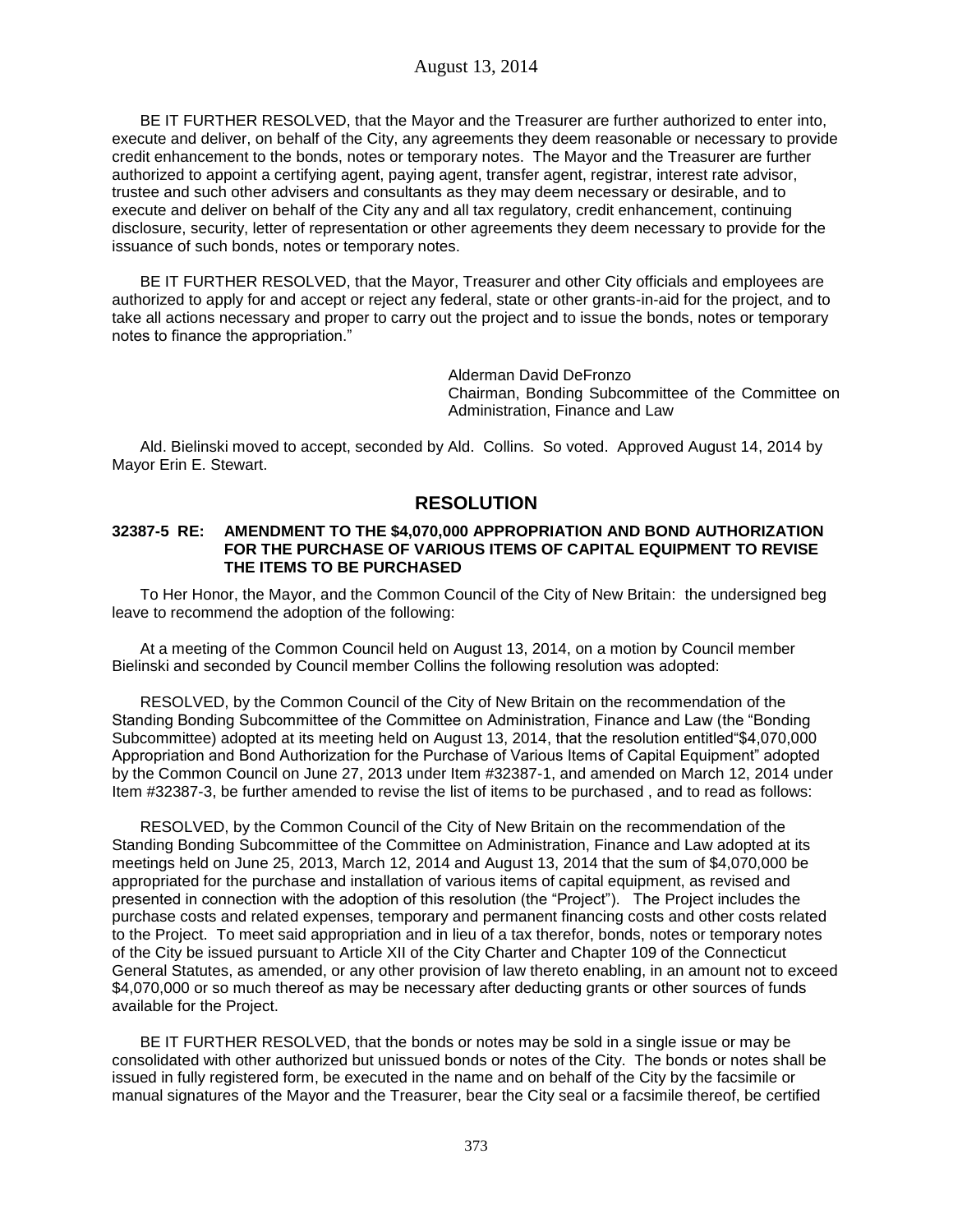and payable at a bank or trust company designated by the Mayor and the Treasurer which bank or trust company may also be designated as the registrar and transfer agent, and be approved as to their legality by Bond Counsel to the City. The bonds or notes may be issued in one or more series, shall bear such rate or rates of interest, and be issued in book entry form. The bonds or notes shall be general obligations of the City and each of the bonds or notes shall recite that every requirement of law relating to its issue has been duly complied with, that such bonds or notes are within every debt and other limit prescribed by law, and that the full faith and credit of the City are pledged to the payment of the principal thereof and interest thereon. The aggregate principal amount of bonds or notes to be issued, the annual installments of principal, redemption provisions, if any, the date, interest rate or rates, form and manner of sale, time of issuance and sale, designation, price, maturities, and other terms, details and particulars of such bonds or notes shall be determined by the Mayor and the Treasurer.

BE IT FURTHER RESOLVED, that the Mayor and Treasurer are authorized to issue temporary notes in anticipation of the receipt of the proceeds of said bonds or notes and the receipt of any federal, state or other grant-in-aid for the project. The notes shall be executed in the name and on behalf of the City by the facsimile or manual signatures of the Mayor and the Treasurer, bear the City seal or a facsimile thereof, be certified and payable at a bank or trust company designated by the Mayor and the Treasurer which bank or trust company may also be designated as the registrar and transfer agent, and be approved as to their legality by Bond Counsel to the City. The notes shall be issued with maturity dates in accordance with the Connecticut General Statutes, as amended. The notes shall be general obligations of the City and each of the bonds shall recite that every requirement of law relating to its issue has been duly complied with, that such notes are within every debt and other limit prescribed by law, and that the full faith and credit of the City are pledged to the payment of the principal thereof and interest thereon. The net interest cost on such notes, including renewals thereof, and the expense of preparing, issuing, and marketing such notes, to the extent paid from the proceeds from the issuance of bonds or notes, shall be included as a cost of the project.

BE IT FURTHER RESOLVED, that the bonds, notes or temporary notes may be sold by the Mayor and Treasurer in a public sale, sealed proposal or a negotiated underwriting and the Mayor and the Treasurer are authorized to select the underwriter or underwriters and to enter into, execute and deliver on behalf of the City a contract of purchase for such bonds, notes or temporary notes on such terms and conditions as they shall determine.

BE IT FURTHER RESOLVED, that the City hereby declares its official intent under Treasury Regulation Section 1.150-2 of the Internal Revenue Code of 1986, as amended, that project costs may be paid from temporary advances of available funds and that the City reasonably expects to reimburse any such advances from the proceeds of borrowings in an aggregate principal amount not in excess of the amount of borrowing authorized for the project; that the Mayor and Treasurer are authorized to bind the City pursuant to such representations and agreements as they deem necessary or advisable in order to ensure and maintain the continued exemption from Federal income taxation of interest on the bonds, notes or temporary notes authorized by this resolution, if issued on a tax-exempt basis, including covenants to pay rebates of investment earnings to the United States in future years. While it is anticipated that the bonds or notes will qualify as tax exempt bonds, the Mayor and the Treasurer are authorized, upon the advice of bond counsel, to issue all or any portion of the bonds or notes as bonds or notes the interest on which is includable in the gross income of the owners thereof for federal income tax purposes and it is hereby found and determined that the issuance of any such bonds or notes is in the public interest.

BE IT FURTHER RESOLVED, that the Mayor and the Treasurer are hereby authorized, on behalf of the City, to enter into agreements or otherwise covenant for the benefit of bondholders to provide information on an annual or other periodic basis to the Municipal Securities Rulemaking Board or any other municipal securities information repositories or state based information repositories (the "Repositories") and to provide notices to the Repositories of material events as enumerated in Securities and Exchange Commission Exchange Act Rule 15c2-12, as amended, as may be necessary, appropriate or desirable to effect the sale of the bonds, notes or temporary authorized by this resolution. Any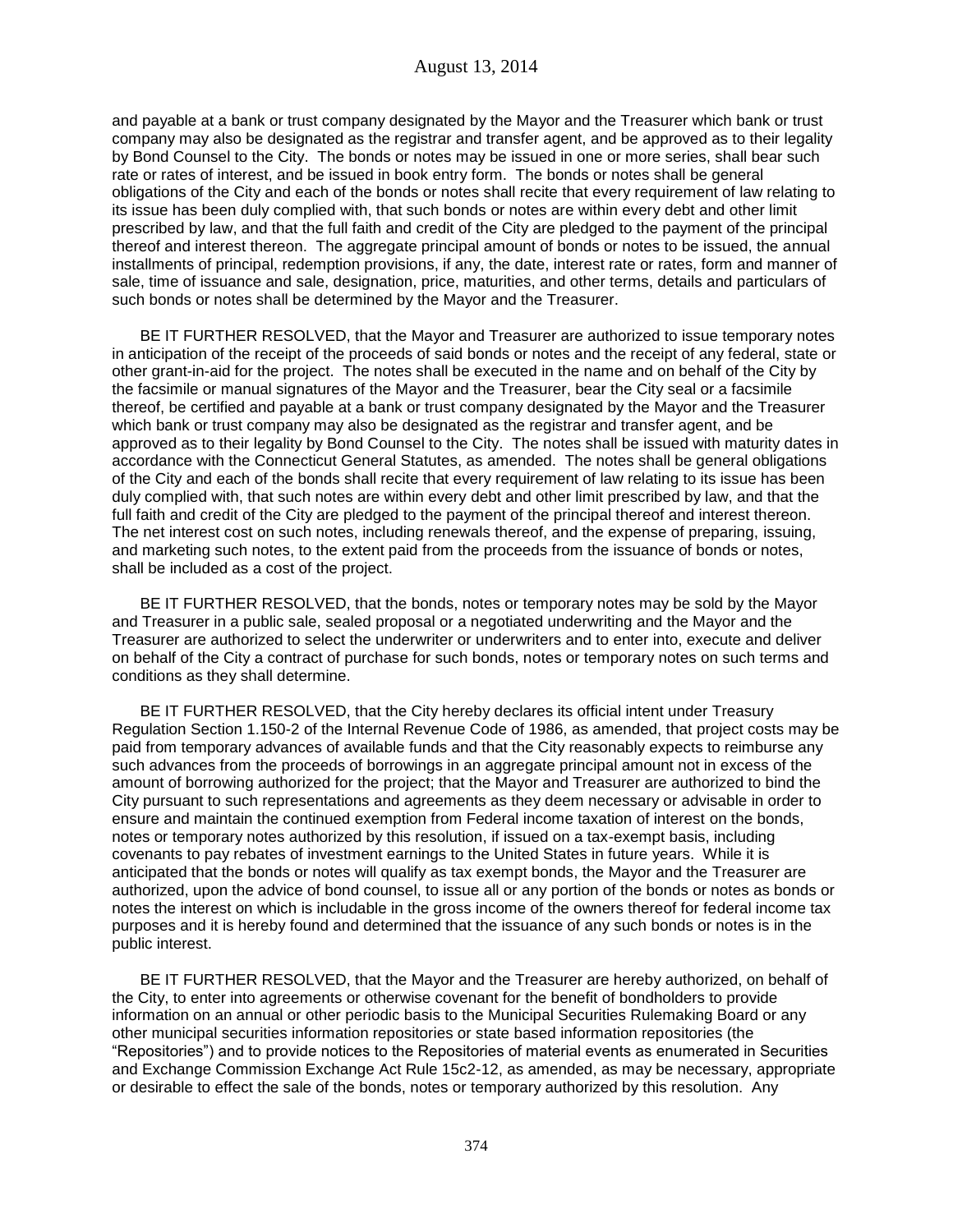agreements or representations to provide information to Repositories made prior hereto are hereby confirmed, ratified and approved.

BE IT FURTHER RESOLVED, that the Mayor and the Treasurer are further authorized to enter into, execute and deliver, on behalf of the City, any agreements they deem reasonable or necessary to provide credit enhancement to the bonds, notes or temporary notes. The Mayor and the Treasurer are further authorized to appoint a certifying agent, paying agent, transfer agent, registrar, interest rate advisor, trustee and such other advisers and consultants as they may deem necessary or desirable, and to execute and deliver on behalf of the City any and all tax regulatory, credit enhancement, continuing disclosure, security, letter of representation or other agreements they deem necessary to provide for the issuance of such bonds, notes or temporary notes.

BE IT FURTHER RESOLVED, that the Mayor, Treasurer and other City officials and employees are authorized to apply for and accept or reject any federal, state or other grants-in-aid for the project, and to take all actions necessary and proper to carry out the project and to issue the bonds, notes or temporary notes to finance the appropriation."

#### Alderman David DeFronzo

Ald. Bielinski moved to accept and adopt, seconded by Ald. Collins. Roll call vote – 15 in favor, 0 opposed. IN FAVOR: Ald. Trueworthy, Magnuszewski, Black, Collins, Platosz, Sanchez, Carlozzi, DeFronzo, Salvio, Pabon, Giantonio, Smedley, Salerno, Naples and Bielinski. Approved August 14, 2014 by Mayor Erin E. Stewart.

Ald. Trueworthy moved to adjourn, seconded by Ald. Bielinski. So voted. Meeting adjourned at 7:01 p.m.

ATTEST: Mark H. Bernacki, City Clerk